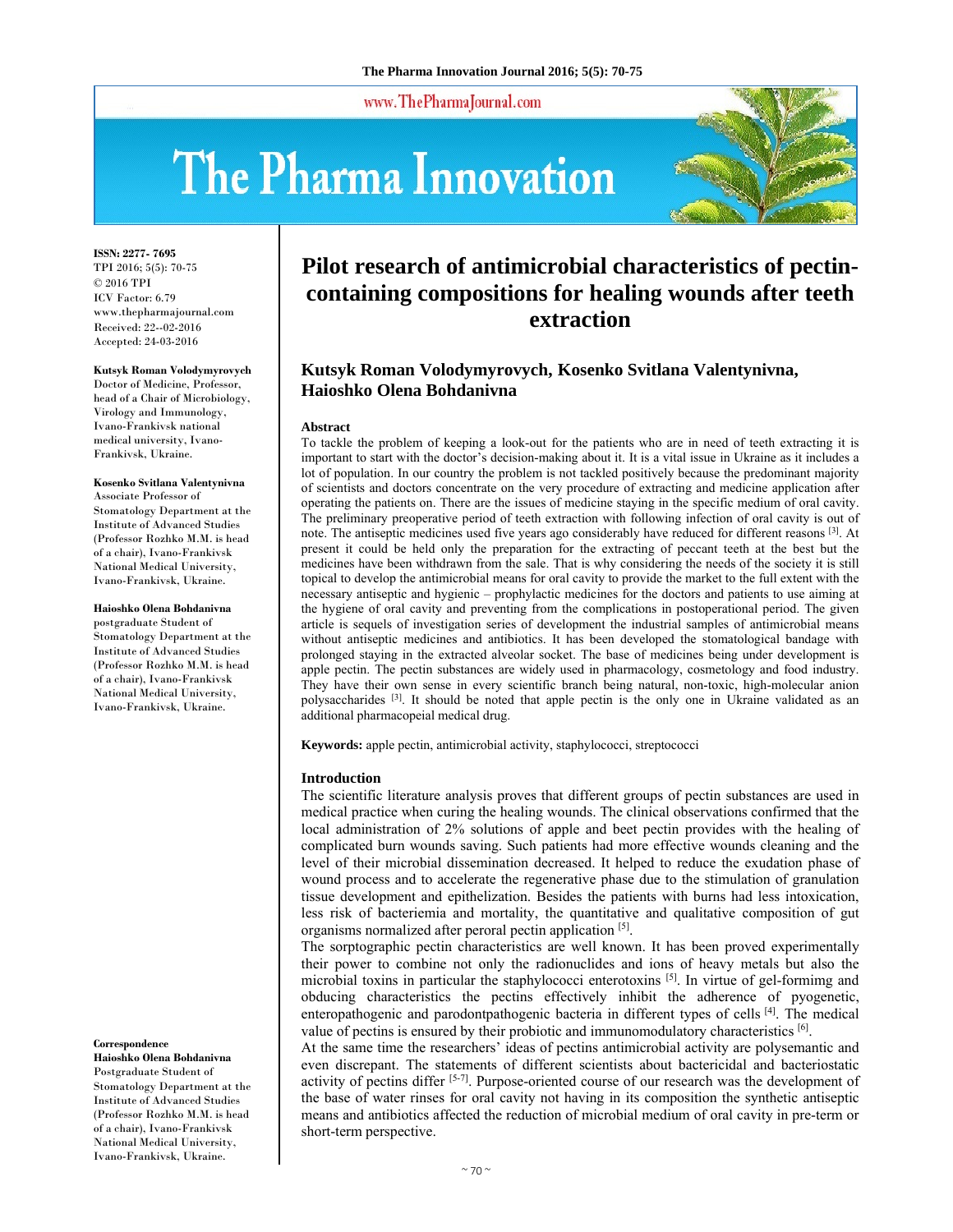The purpose of this research is the study of antimicrobial characteristics of apple pectin and its composition with lincomycin with respect to the main exponents of odontogenic abscessing processes.

#### **Materials and Methods**

For pilot research the apple pectin and its composition with lincomycin (50 mg/g) have been employed.

The staphylococci and streptococci strains are employed as test-strains being the main agents of abscessed complications after teeth extractions: collection strain *Staphylococcus aureus* 209-Р as well as clinical isolates *S. aureus*, *S. epidermidis*, *S. haemolyticus*, β-hemolytic streptococcus of G group,  $\beta$ - hemolytic streptococcus *Streptococcus constellatus*, -hemolytic streptococcus *Streptococcus salivarius* and *Streptococcus mitis*. Clinical strains of microorganisms were distinguished from abscessed exudation of patients with complicated course of postoperational period after teeth extraction. They were identified on the basis of morphological, culturological characteristics and biochemical microtests with the help of sets «STAPHYtest 16» and «STREPTOtest 16» (Lachema, Czech). The staphylococci cultivation was carried out at the customary agar and the streptococci – at the blood agar.

The bactericidal characteristics of pectin wound healing medicines were observed when cultivating test strains on the nutrient agar with addition of 20 mg/ml (2%), 10 mg/ml (1%), 5 mg/ml  $(5\%)$  and 2,5 mg/ml  $(0,25\%)$  apple pectin and its composition with lincomycin. On the surface of the Petri dishes it was brought on every of them 100 microliter of suspension for the diurnal test-strains cultures standardized by the optical turbidity. The check-study was performed on the Petri dishes with nutrient agar without pectin. After diurnal incubation in thermostat at  $37 \degree C$  it was compared the intensity of cultures growth at the control and experimental dishes. It was received the digital images of cultures on the dishes the processing of which (colonies computation) was carried out with the help of computer program TotalLab TL120 v 2008 (Nonlinear Dynamics Ltd.).

In the second series of experiments it was studied the impact of staying with pectin medicines on the viability of golden staphylococcus in the suspension. The collection strain *S. aureus* 209-Р was added to the solutions of tested medicines in concentration of 5mg/ml  $(0,5\%)$  and 2,5 mg/ml  $(0,25\%)$  in the final quantity  $10<sup>5</sup>/ml$ . The received microbial suspensions were placed on shaker at room temperature for 1 day directly after their producing and also after 2, 6, and 24 hours it was taken 100 microliter of samples each for inoculation with agar and computation of colonies number. The control study was performed with the sterile physiological solution.

The growth dynamics of microbial cultures on the liquid medium with pectin addition was analyzed through their optical density rise. In the sockets of 96 flat-bottomed polystyrene dishes were brought in 200 microliter of nutrient medium each prior planted with test-cultures. Pectin was added to the nutrient medium prior to the cultures inoculation in concentrations of 20 mg/ml (2%), 10 mg/мml (1%) and 5 mg/ml (0,5%). For control it was simultaneously carried out the cultures inoculation on the medium without pectin. The study with every strain in all above-mentioned variants of culture medium composition was performed concurrently in 4 sockets of a dish. Optical density of medium (OD<sub>495</sub>) was recorded by spectrophotometer at 495 nm directly after the

cultures were brought in the sockets and after 18 hours of incubation in thermostat at  $37\text{ °C}$  in the hermetic chamber with enough level of density. With every variant of experiment it was fixed the mean value of the medium optical density growth.

For studying the ratio between the plankton phase and biofilm the broth cultures containing plankton phase of microorganisms were brought with the micropipette in the corresponding sockets of a new dish then determining their optical density [8]. The dish sockets with biofilms were singly rinsed out with the phosphate buffer (рН 7, 2). After addition of a new dose of buffer they were thoroughly reslurried with the micropipette and fixed the optical density of received suspensions.

The pectin impact on microbial cultures adhesion to the polymer surface and their power to create the biofilms were studied by A. Nostro and coauthors' approach. In the sockets of flat-bottomed polystyrene dishes were brought in 200 microliter of nutrient medium each (with various concentrations of pectin and without it) prior planted with test-cultures. After 24 hours of incubation at  $37^{\circ}$  C the medium with plankton phase of microorganisms was removed. The microorganisms without adhesion were removed from the sockets in the process of threefold rinsing with phosphate buffer (pH 7, 2). Adhesive microorganisms that formed biofilms at the bottom and walls of the sockets were fixed within an hour with Bouin fixator: picric acid formalin (40%) - acetic acid (73:25:2).

After removing the socket fixator for the second time it was rinsed out thrice with the phosphate buffer. The biofilms of adhesive bacteria had been coloured for 10 minutes with 0,2% solution of violet crystal. The surplus of a colourant was removed and the sockets were rinsed out with distilled water. In the rinsed out sockets it was brought in 250 microliter of ethanol each for colourant liberation and it was measured the optical density at 495 nm. The experiment with every strain with various variants of culture medium composition was performed simultaneously in 4 sockets of a dish and the mean value of biofilms colouring intensity was determined. For statistical treatment of results it was employed the methods of variation statistics, one-way and two-way variance analyses (program ANOVA).

### **Results and Discussions**

For studying the bactericidial impact of pectin medicines on the microorganisms was chosen the method of cultivation on the nutrient agar that provides with the enough contact duration of microbial cells with components being the ones of nutrient medium. The experiments' results presented in table 1 prove the lack of bactericidial characteristics in apple pectin. The number of colonies *S. aureus* and  $\beta$ -hemolytic streptococcus *S. Constellatus* on the medium with apple pectin was less than without it (control) (Fig. 1A and 1В). Moreover, on the agar with comparatively low pectin concentrations (0,5% and 0,25%) it was observed the proved increased amount of colonies both staphylococci (26% and 72%, p<0,05) and streptococci (15% and 29%, p<0,05).

The growth lack of staphylococcus and streptococcus on the medium with composition pectin+lincomycin (Table 1, fig. 1C) is explained exceptionally by antibiotic spectrum as both test-cultures were characterized with good sensitivity to macrolides and lincosamides.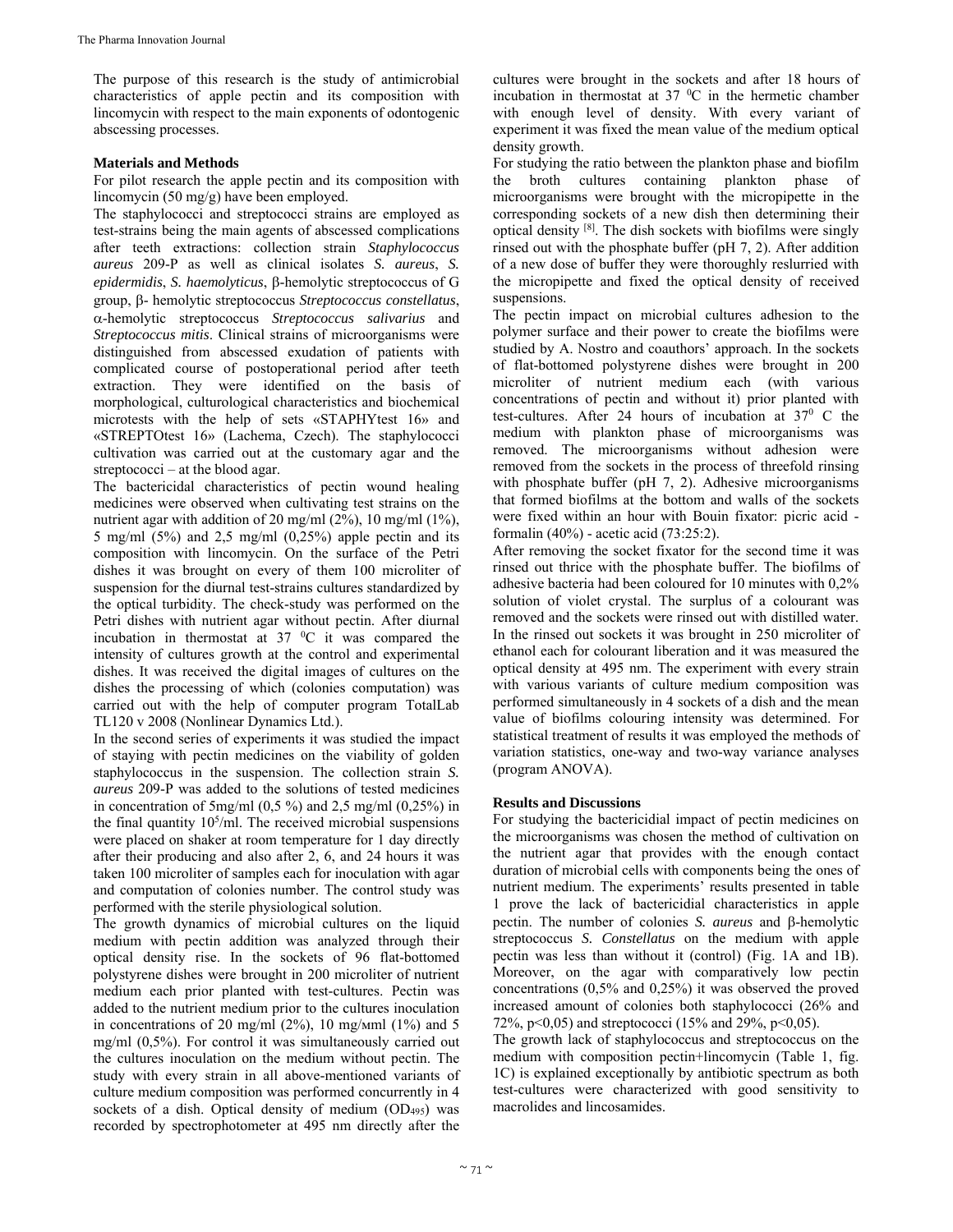|                          | Number of colonies on the dish |                                           |
|--------------------------|--------------------------------|-------------------------------------------|
|                          | Staphylococcus aureus          | β-hemolytic<br>Streptococcus constellatus |
| Control                  | $1708 \pm 39$                  | $1407 \pm 37$                             |
|                          | Pectin                         |                                           |
| $20 \text{ mg/ml} (2\%)$ | $2011 \pm 23*$                 | 1544±49                                   |
| 10 mg/ml $(1\%)$         | 1967±77                        | $1587 \pm 61$                             |
| 5 mg/ml $(0,5\%)$        | $2152 \pm 65*$                 | $1621 \pm 26*$                            |
| $2,5$ mg/ml $(0,25\%)$   | 2949±57*                       | 1819±74*                                  |
|                          | Pectin + lincomycin            |                                           |
| $20 \text{ mg/ml} (2\%)$ |                                | 0                                         |
| 10 mg/ml $(1\%)$         |                                | 0                                         |
| 5 mg/ml $(0,5\%)$        | 0                              | $\theta$                                  |
| $2.5$ mg/ml $(0.25\%)$   | 0                              | $\theta$                                  |

**Table 1:** Pyogenetic cocci growth on the agar with pectin

Comment:  $p<0.05$  compared with control.



**Fig 1:** Culture growth of *S. aureus* 209-Р in control (A) and on the medium with pectin (B) and composition of pectin with lincomycin (C) in concentration of 20 mg/ml (2%).

In the second series of experiments it was studied the impact of various periods of staying with pectin medicines on the amount of viable cells of golden staphylococcus *S. aureus* 209-Р in suspension provided its constant mixing in the shaker (Fig. 2).

The composition pectin+licomycin displayed high bactericidial activity which directly depended on concentration of antibiotic (F=247,88; F>F<sub>critic.max</sub>=4,26) and less on time of staying  $F=0,0207$ ;  $F\leq F_{critic. min} = 0,9956$ ). The culture staying of *S. Aureus* with pectin without antibiotics also was attended by fewer amounts of microbial colonies in all samples, taken out in different time periods (Fig. 2). When analyzing the research findings with two-way variance analysis (ANOVA) it was proved that the time of staying impacts on the amount of viable cells of golden staphylococcus more (F=89,63; F>F<sub>critic. max</sub>=5,14) than tested pectin concentrations of 5 mg/ml and 2,5 mg/ml (F=3,7060;  $F < F<sub>critic.max</sub> = 4,7571$ . It should be mentioned that enormous decrease of viable cells of *S. aureus* (F=7,5627; F≈F<sub>critic</sub>.  $_{\text{max}}$ =7,7086; p=0,0514) was observed in the samples taken out directly after mixing microbial suspension with pectin solutions. It proves that the decrease of the colonies amount up to 54-69% after planting the corresponding samples can't be the reason of microbial cells loss (it is time consuming to have such an effect) but sooner it is the result of their coaggregation under pectin interaction.



**Fig 2:** Impact of various staying periods with pectin medicines on the amount of viable cells *S. aureus* 209-Р in suspension.

For this hypothesis testing it was analyzed the optical density of microbial cultures in dynamics of their growth on the liquid medium with pectin addition. The results given in Fig. 3 prove that in 5 out of 6 test-cultures of microorganisms (excluding  $\beta$ -hemolytic streptococcus of group G) the apple pectin had weak bacteriostatic action. It was significant  $(p<0.05)$  with pectin concentration of 20 mg/ml (2%) and 10 mg/ml  $(1\%)$ . With pectin concentration of 5 mg/ml  $(0,5\%)$ bacteriostatic activity was just with culture *S. aureus*. Relative inhibition of the cultures growth was 12,7-32,7% and 23,6- 38,1% for 2% and 1% of pectin solutions respectively.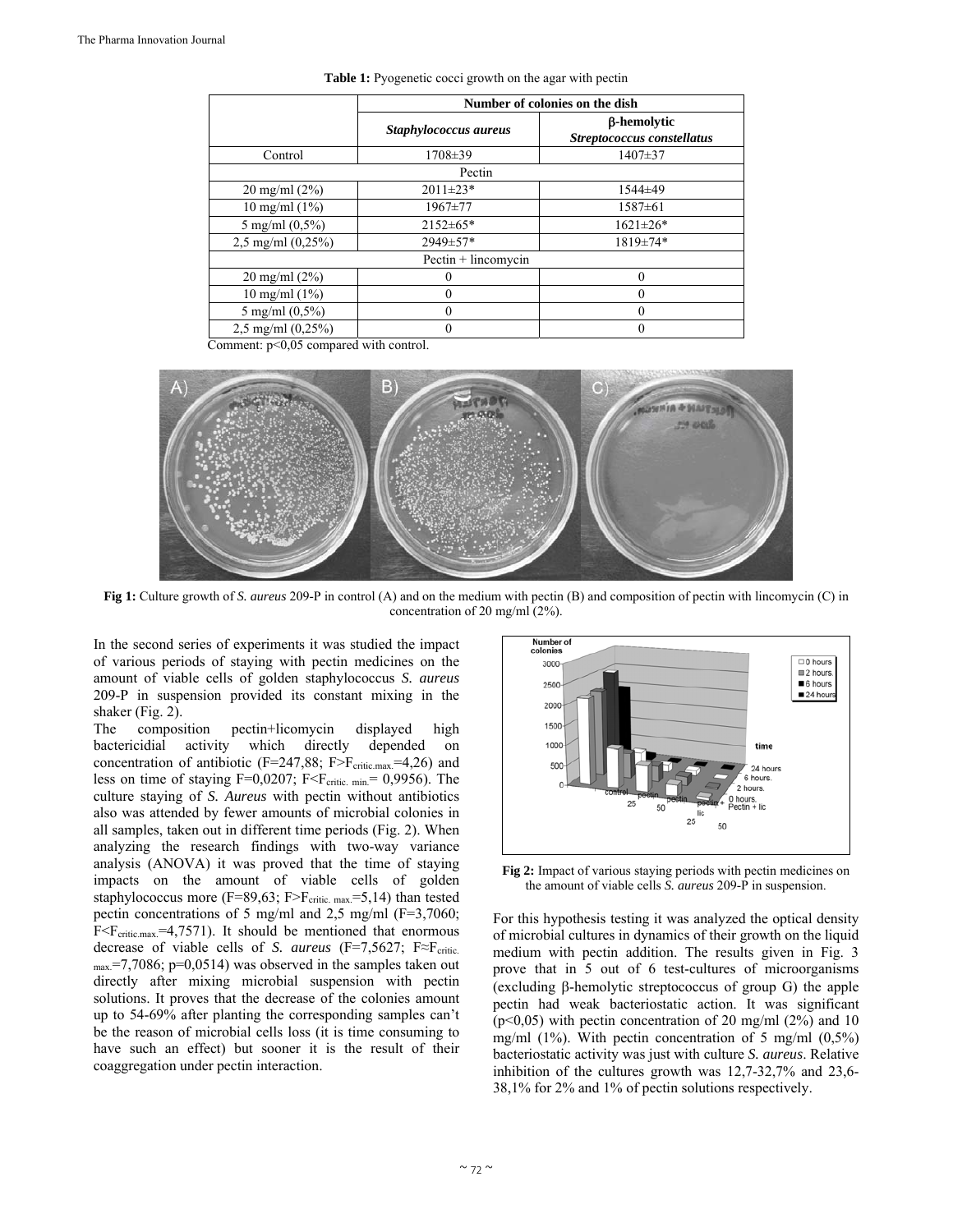

**Fig 3:** Impact of various pectin concentrations on the growth of broth cultures of staphylococci and streptococci.

The research findings got in this experiment coincide with the standard ones. If the agent of enteric infections shigells and salmonellas perish after 2-hour staying with 3% pectin solution [8], then staphylococci can be viable in the pectin solutions up to 48 hours [5]. The growth inhibition of *S. aureus* under influence of  $2\%$  apple pectin was insignificant – just one division [5].

When cultivating the microorganisms on the liquid nutrient mediums their growth is irregular. The part of microbial cells is in the free drifting position (plankton phase). Some microbial cells adhere to the bottom and wall of the dish and keeping dividing create on the surface the solid layer – biofilm. The intensity of biofilm creating can be determined not only by the microorganisms' adhesive characteristics. It can be an important specific indication of bacteria and depend on the degree of culture virulence. Opportunistic microorganisms that are the exponents of true microflora of various organism biotopes especially their strains associated with opportunistic and hospital infections are characterized with high colonizational power and ability to create biofilms both *in vivo* and *in vitro*.

Therefore it was studied the pectin impact on the ratio between interplankton phase and biofilm *S. Epidermidis* in the broth culture.



**Fig 4:** Impact of various pectin concentrations on the ratio of plankton phase and biofilm in broth culture *S. epidermidis*.

The given in Fig. 4 findings prove that in the concentration range of 0,5÷2% apple pectin effectively inhibits the biofilm creation of *S. epidermidis* (p<0,05). The reduction of total data of the culture growth originates due to the biofilm lessening. At the same time the intensity of the culture growth in the plankton phase (in absolute standard value of the light absorption) did not change significantly. That is why with pectin the interest division of culture changed between plankton phase and biofilm. The similar regularities occur when analyzing the growth of broth cultures of the other types of staphylococci, β- and α-hemolitic streptococci.

More accurate assessment method of biofilm creating intensity with broth cultures of microorganisms provides for their fixation with the following crystal coloring in violet. The employed in the given experiment cultures of staphylococci and streptococci differ from one another in biofilm creation. This characteristic was most evident in α-hemolitic oral streptococci *S. salivarius* and *S. mitis*. The staphylococci strains and β-hemolitic streptococcus of group G were characterized with moderate biofilm creation power. The availability in the nutrient medium of 20 mg/ml (2%) and 10 mg/ml (1%) apple pectin inhibited the intensity of biofilms creation with all tested strains  $(p<0.05)$  (Fig. 5). The pectin activity in concentration of  $\bar{5}$  mg/ml (0,5%) was less significant. This pectin concentration didn't impact on the biofilm creation with the cultures of α-hemolitic *S. mitis* and coagulatively negative staphylococci (*S. epidermidis*, *S. haemolyticus*) at all. The established growth inhibition of biofilms with pectin 0,5% occurred in the cultures of βhemolitic streptococcus of group G and α-hemolitic *S. salivarius*. At large it should be mentioned more inhibiting pectin impact on the biofilms creation by the strains with high biofilm creation power. The starins with the moderate biofilm creation power demonstrated the weak sensitivity to the pectin with 5 mg/ml  $(0,5\%)$  concentration.



**Fig 5:** Impact of various pectin concentrations on the biofilm creation with cultures of staphylococci and streptococci.

The research findings proved that the impact of various pectin concentrations on the broth cultures growth of staphylococci and streptococci and on the biofilms creation with the cultures of staphylococci and streptococci is the most effective in 1% solutions.

#### **Results and Discussions**

Pectin compositions in agar (Fig. 1 B) provide with the microorganisms the consource of nutriments especially when knowing their high bioavailability with significant spreading in the microbial world of metabolizing enzymes [3]. It can be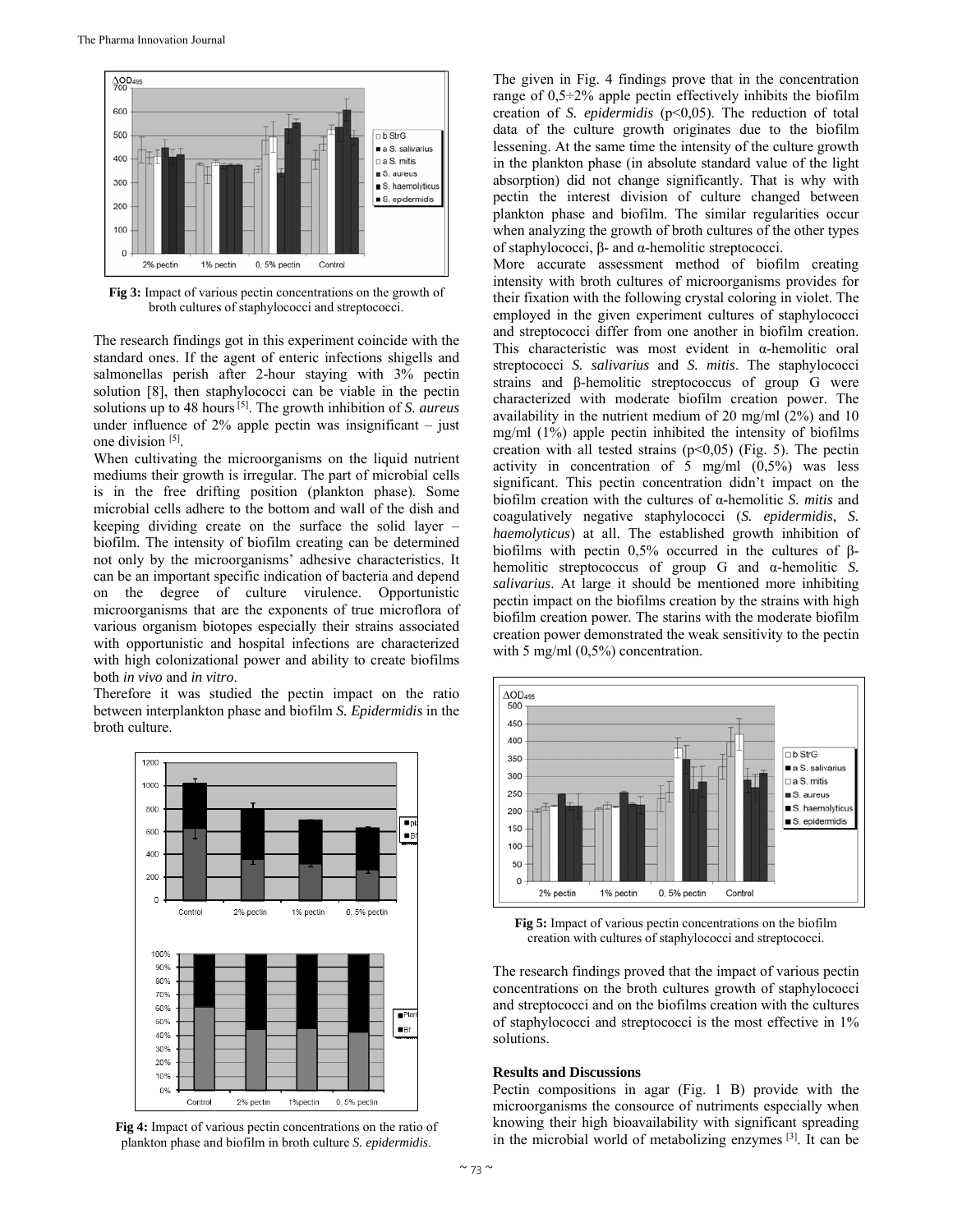admitted that in comparatively high concentrations of pectin compositions this stimulation is leveled with its sorbing characteristics. We consider that the experiment result must be interpreted as follows: immobilized in the nutrient agar pectin molecules are characterized with limited spatial contact with applied on the medium surface microbial cells and display their sorbing characteristics as a minimum. Therefore when making the base for the industrial samples it should be taken into account the lack of bactericidal activity at shortterm staying with microorganisms of oral cavity. It can be applied clinically just in scheduled teeth extraction as a hygienic-prophylactic mean when there are a number of contacts with oral cavity. The long-term staying provides with therapeutic effect. In short-term staying it is better to apply the medicines invented by us with antibiotic (Table 1, Fig. 1 C) the clinical application of which can be in urgent teeth extraction. Pectin composition with antibiotic had significant bactericidial activity (Fig. 2) which directly depended on the antibiotic concentration (F=247,88; F>F<sub>critic. max</sub> $=4,26$ ) and to a lesser extent on the time of staying (F=0,0207; F $\leq$ F<sub>critic. min</sub>= 0,9956). The received data proved our viewpoint. It is essential when making the medicines base for the oral cavity: the medicines for the scheduled and urgent teeth extraction. Studying the standard monoculture *S. aureus* with pectin without antibiotic (Fig. 2) proved that decrease of the colonies amount up to 54-69% after planting the corresponding samples can't be the reason of microbial cells loss (it is time consuming to have such an effect) but sooner it is the result of their coaggregation under pectin interaction. When analyzing the research findings with two-way disperse analysis (ANOVA) it was proved that the time of staying impacts on the amount of viable cells of golden staphylococcus more  $(F=89,63; F>F_{critic. max}=5,14)$  than tested pectin concentrations of 5 mg/ml and 2,5 mg/ml (F=3,7060; F<F<sub>critic. max</sub>=4,7571). It means that when applying clinically it can be expected beyond all doubts the prolonged effect from the other medicines based on pectin substances.

The results of determination in the microbial cultures of optical density with the dynamics of their growth on the liquid medium with pectin addition proved that exclusive of βhemolytic streptococci of group G, for all cultures the apple pectin had weak bacteriostatic activity (Fig. 3). Relative inhibition of the cultures growth was 12,7-32,7% and 23,6- 38,1% for 2% and 1% of pectin solutions respectively. In other words when applying clinically 1% and 2% of apple pectin water solutions it must be expected the bacteriostatic activity to more exponents of coca flora, being the main agents of abscessed complications.

With pectin the interest-bearing culture division between plankton phase and biofilm changed. In the concentration range of  $0,5\div 2\%$  apple pectin (Fig. 4) effectively inhibits the biofilm creation of *S. epidermidis*. In other words when making industrial samples like rinses for oral cavity in the clinics may be expected the inhibition of plankton sedimentation on the wounds surface that will help to heal postoperational wounds. It is considered that soft dental deposit creates the most dangerous pathologic situations in the oral cavity as it contains the biggest number of pathogenic microorganisms.

The biofilm creation intensity with broth cultures (Fig. 5) of microorganisms in the studies was compared between most evident in α-hemolitic oral streptococci *S. salivarius* and *S. mitis* and moderate biofilm creation power in β-hemolitic streptococci of group G. The findings proved that the

availability in the nutriment of 20 mg/ml (2%) and 10 mg/ml (1%) apple pectin inhibited the intensity of biofilms creation with all tested strains. It should be taken into account that for industrial samples development more applicable proved to be the samples with 1% concentration of apple pectin as the base for oral cavity rinses, the solutions for bathing of wounds applied intraopeartively. The intensity of biofilm creation is determined not only by the adhesive characteristics of microorganisms it also can be a specific evidence of bacteria and depends on the culture virulence extent. The opportunistic microorganisms that are the exponents of standard microflora of various biotypes of organism especially their strains associated with opportunistic and hospital infections are characterized with high colonizational and biofilm creation power both *in vivo* and *in vitro*. Consequently the application of apple pectin as a liquid water pharmacopeial drug is completely reasonable as in combination with other medical medicines can present synergistic result.

## **Conclusion**

- 1. The above-mentioned study has the importance for the development of the industrial samples of medicines as the water base for the rinses, solutions for the bathing of wounds applied presurgically, intraopeartively in the oral cavity and upon rehabilitation.
- 2. The microbiological research proved that when cultivating the microorganisms [standard strains of *Staphylococcus aureus* 209-Р, microorganisms, clinical isolates *S. aureus*, *S. epidermidis*, *S. haemolyticus*, βhemolitic streptococcus of group  $G$ ,  $\beta$ -hemolitic streptococcus *Streptococcus constellatus*, α-hemolitic streptococci *Streptococcus salivarius* і *Streptococcus mitis*, as well as clinical strains of microorganisms were distinguished from abscessed exudation of patients with complicated course of postoperational period after teeth extraction] on the liquid nutriments with apple pectin their growth is irregular. The part of microbial cells is in the free drifting position (plankton phase). Some microbial cells adhere to the bottom and wall of the dish and keeping dividing create on the surface the solid layer – biofilm.
- 3. Bacteriostatic activity of various pectin concentrations on the growth of broth cultures of staphylococci and streptococci and on the biofilms creation with the cultures of staphylococci and streptococci more efficient proved to be in 1% solutions where the inhibition of the cultures growth was 23,6-38,1%.

### **References**

- Haioshko OB. Innovative technologies for conditions of wounds healing after teeth extractions. 113 International scientific-practical conference ["Modern peculiarities of biological sciences development as the factors of solving the vital issues of humans and natural environment survival"] - Great Britain, London, November, 19-25, 2015, 55-57.
- 2. Haioshko OB. Application of pectin containing solutions for prophylaxis of alveolitis in patients being under influence of ionizing radiation. Materials of international scientific-practical conference [«Modern technologies of surgical stomatology and maxillofacial surgery»] – Ivano-Frankivsk, 25 September, 2015, 10.
- 3. Kosenko SV, Haioshko OB, Kononenko YuH. Pectodent. Applying technologies. Denta club 2015; 1(1):46-48; 2